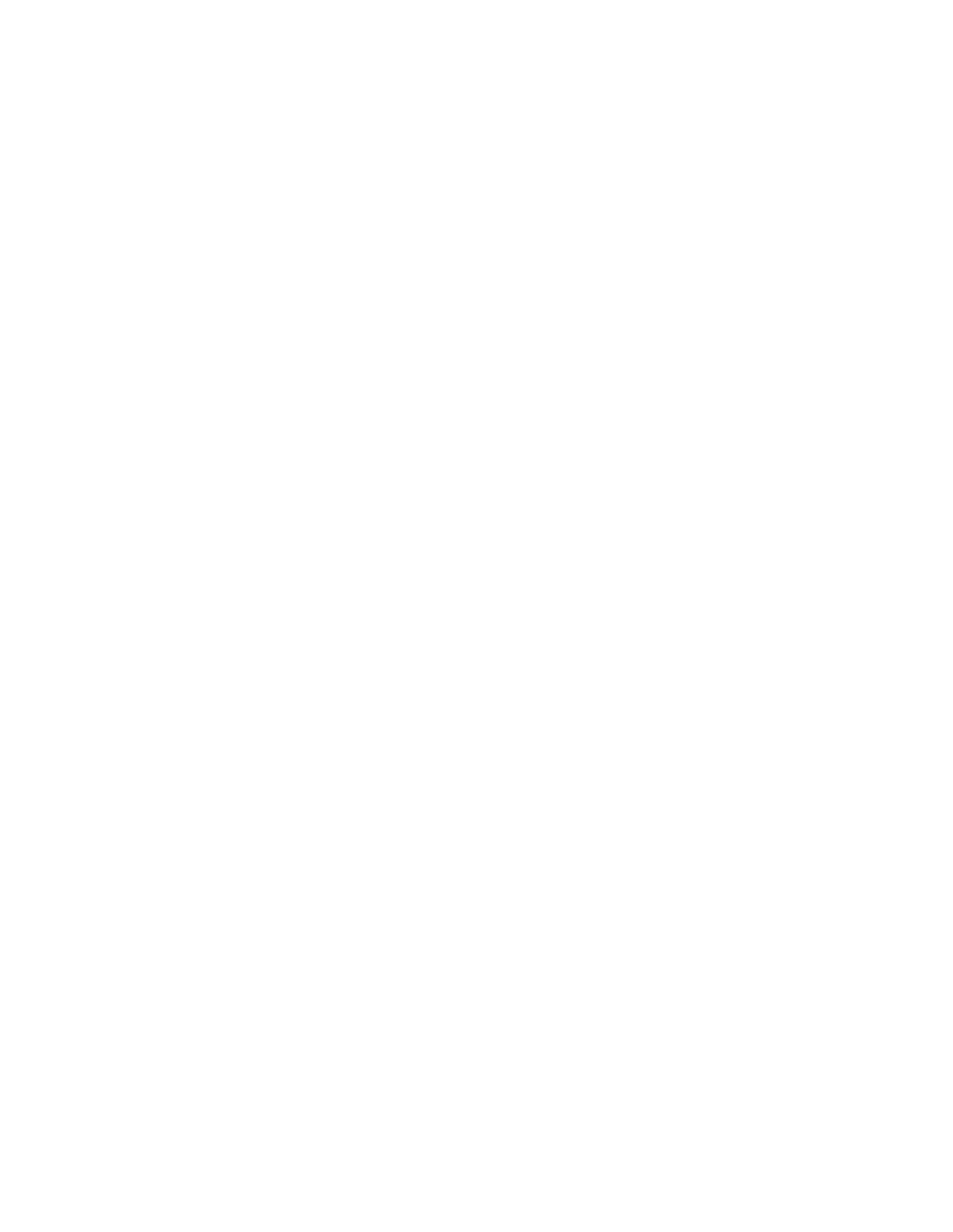#### **BURKE, Justice.**

[¶1] Richard J. Shelest was injured in a motorcycle accident. At the time, he was an employee of the Wyoming Department of Transportation, and he filed a claim for worker's compensation benefits. The claim was denied by the Wyoming Workers' Safety and Compensation Division on the basis that Mr. Shelest was not acting within the scope of his employment when he was injured. Mr. Shelest objected, and the matter was referred to the Office of Administrative Hearings, which upheld the Division's determination. Mr. Shelest appealed to the district court, which affirmed the decision. Mr. Shelest now brings his appeal before this Court. We affirm.

## *ISSUES*

[¶2] Mr. Shelest states his two issues this way:

1. Whether the Office of Administrative Hearing's decision denying benefits was supported by substantial evidence.

2. Whether the Office of Administrative Hearing's decision denying benefits was arbitrary and capricious or otherwise not in accordance with law.

## *FACTS*

[¶3] Mr. Shelest was employed by the Department of Transportation in Evanston, Wyoming. On June 20, 2006, his employer required him to attend a training program in Rock Springs. He went with his supervisor and a co-worker, and because it was a nice day, all three decided to ride their motorcycles. They left Evanston at about 7:00 a.m., Mr. Shelest's normal starting time, and the three travelled to Rock Springs on Interstate Highway 80, a distance of approximately 100 miles.

[¶4] The training finished around noon. Over lunch, the three discussed taking an alternate route home, one they thought would be more scenic and pleasant. The alternate route they discussed followed Interstate Highway 80 from Rock Springs to Green River, then took Wyoming State Highway 530 to the south and southwest, crossed into Utah on Utah State Highway 43, turned back to the west and northwest into Wyoming on Wyoming State Highway 414, and rejoined Interstate Highway 80 near Mountain View, Wyoming. The alternate route was approximately 150 miles, and took about an hour longer than the direct route. Although the three talked about the alternate route, they did not reach any decision about which route to take.

[¶5] The three left for Evanston and approached Green River on Interstate Highway 80.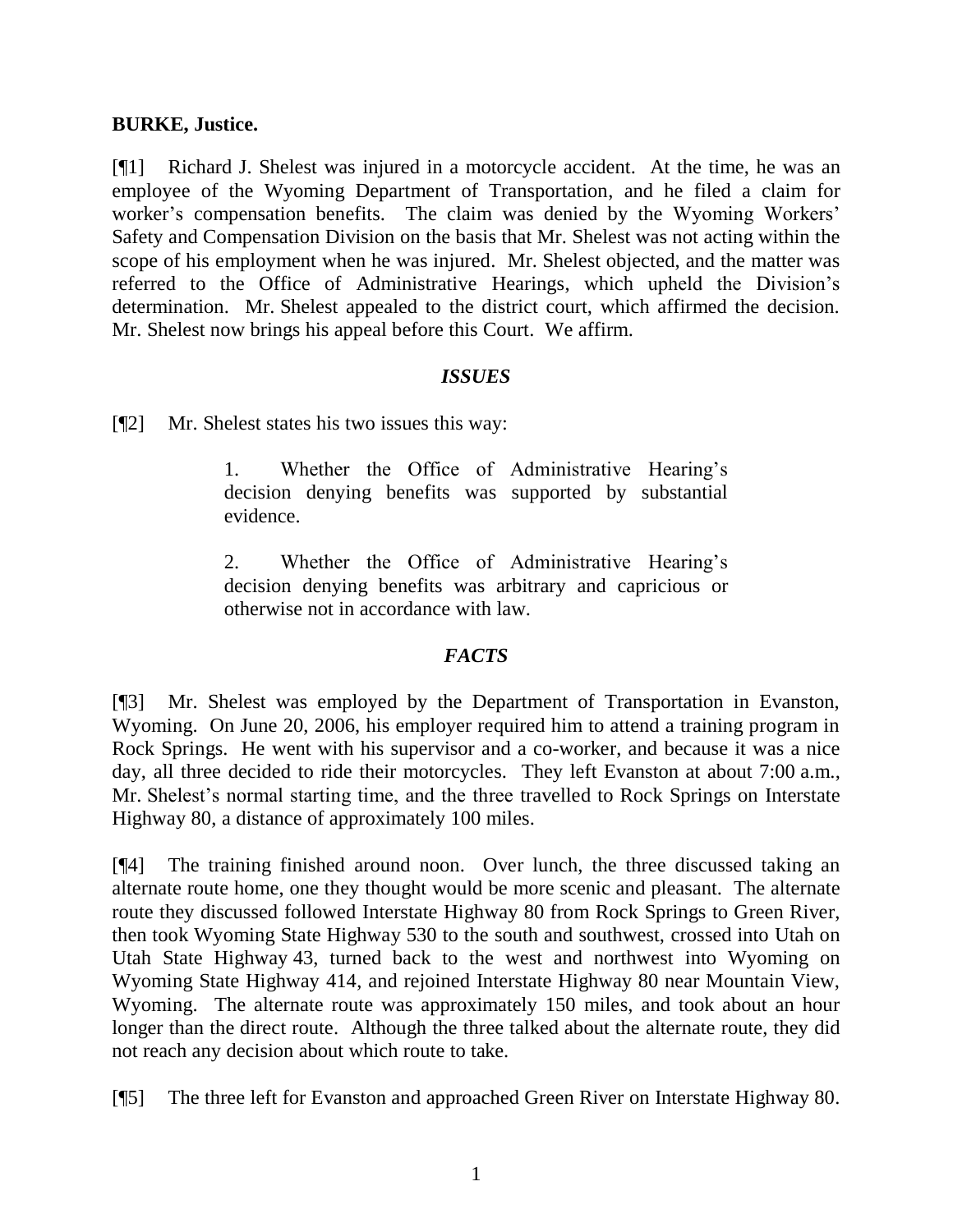The supervisor was in the lead, the co-worker second, and Mr. Shelest in the rear. The supervisor took the exit for the alternate route, and the co-worker and Mr. Shelest followed. While in Utah, Mr. Shelest lost control of his motorcycle and wrecked. He suffered broken bones and other injuries.

[¶6] Mr. Shelest applied for worker's compensation benefits for his injuries. The Division denied the claim on the basis that Mr. Shelest's injuries did not occur while he was acting within the course of his employment. More specifically, it determined that when Mr. Shelest "chose to travel an alternate route into the state of Utah rather than travel directly back to Evanston, [he] stepped out of the course of [his] employment." Mr. Shelest's objection to this determination was the subject of a contested case hearing before the Office of Administrative Hearings. The hearing examiner upheld the Division's determination that Mr. Shelest was not entitled to worker's compensation benefits because he was acting outside the scope of his employment when the accident occurred. Mr. Shelest appealed that decision, first to the district court, and now to this Court.

# *STANDARD OF REVIEW*

[¶7] "When we consider an appeal from a district court's review of an administrative agency's decision, we give no special deference to the district court's decision." *Dale v. S & S Builders, LLC*, 2008 WY 84, ¶ 8, 188 P.3d 554, 557 (Wyo. 2008). We review the case as though it had come directly from the administrative agency. *Id*. We review an administrative agency's decision pursuant to the Wyoming Administrative Procedure Act, which provides in pertinent part that the reviewing court shall:

> (ii) Hold unlawful and set aside agency action, findings and conclusions found to be:

> > (A) Arbitrary, capricious, an abuse of discretion or otherwise not in accordance with law;

> > (B) Contrary to constitutional right, power, privilege or immunity;

> > (C) In excess of statutory jurisdiction, authority or limitations or lacking statutory right;

> > (D) Without observance of procedure required by law; or

> > (E) Unsupported by substantial evidence in a case reviewed on the record of an agency hearing provided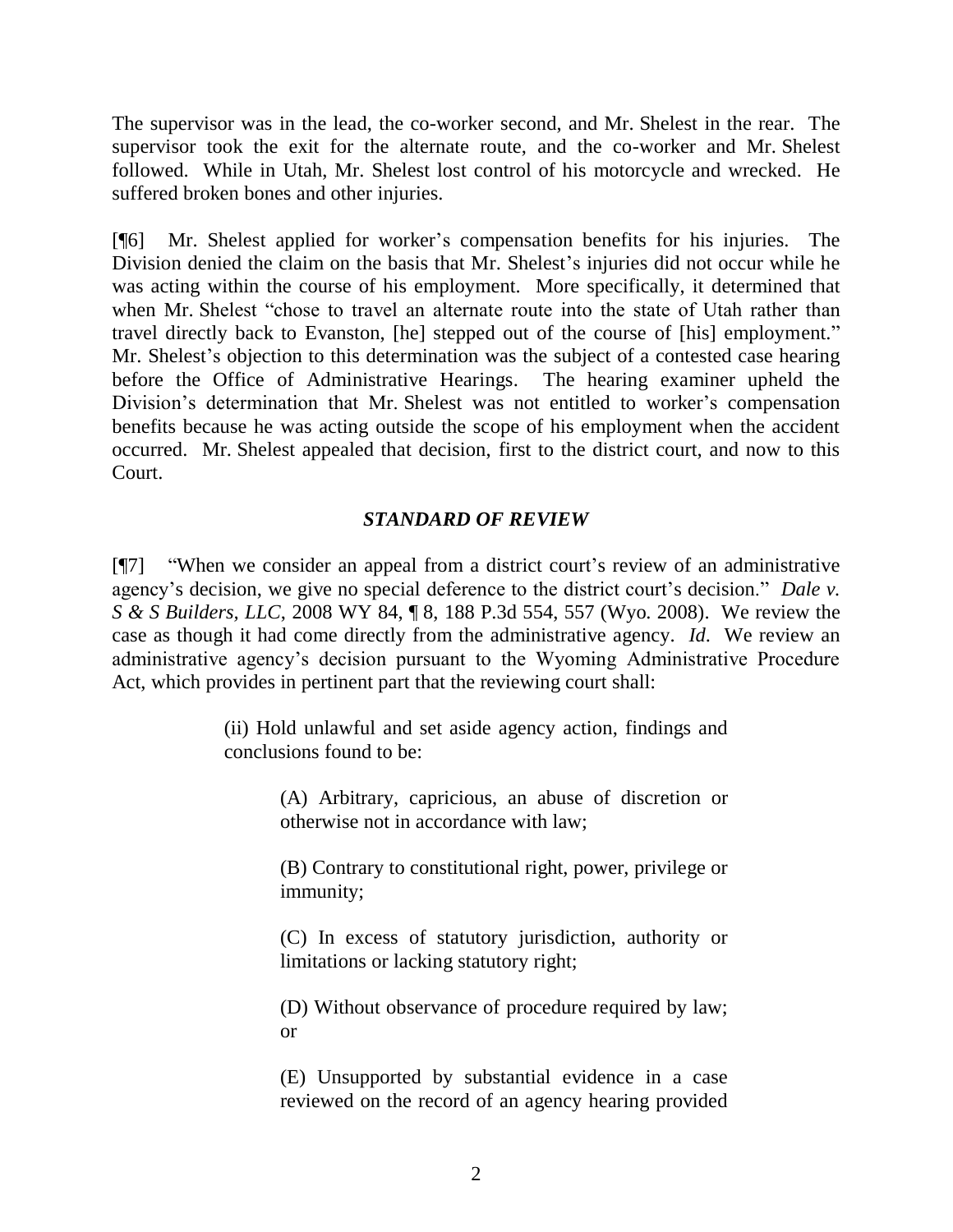by statute.

Wyo. Stat. Ann. § 16-3-114(c)(ii) (LexisNexis 2009). We affirm an agency's findings of fact if they are supported by substantial evidence. *Dale*, ¶ 22, 188 P.3d at 561. "Substantial evidence is relevant evidence which a reasonable mind might accept in support of the agency's conclusions." *Id.*, 11, 188 P.3d at 558, quoting *Newman v. State ex rel. Wyo. Workers' Safety & Comp. Div*., 2002 WY 91, ¶ 12, 49 P.3d 163, 168 (Wyo. 2002), quoting *State ex rel. Wyo. Workers' Safety and Comp. Div. v. Jensen*, 2001 WY 51,  $\P$  10, 24 P.3d 1133, 1136 (Wyo. 2001). We review an agency's conclusions of law *de novo*. *Dale*, ¶ 26, 188 P.3d at 561. We employ the arbitrary and capricious standard as a "safety net" against agency action that is contrary to law but not readily correctible under the other applicable standards of review. *See id*., ¶¶ 23-24, 188 P.3d at 561.

## *DISCUSSION*

[¶8] The Wyoming Workers' Compensation Act provides compensation and benefits for work-related injuries, as defined in Wyo. Stat. Ann.  $\S 27-14-102(a)(xi)$ :

> "Injury" means any harmful change in the human organism other than normal aging and includes damage to or loss of any artificial replacement and death, *arising out of and in the course of employment* while at work in or about the premises occupied, used or controlled by the employer and incurred while at work in places where the employer's business requires an employee's presence and which subjects the employee to extrahazardous duties incident to the business.

(Emphasis added.) Interpreting this statute, particularly the emphasized language, we have explained that there must be "a causal nexus between the injury and some condition, activity, environment or requirement of the employment." *Quinn v. Securitas Sec. Servs.*, 2007 WY 91, ¶ 11, 158 P.3d 711, 714 (Wyo. 2007); *In re Willey*, 571 P.2d 248, 250 (Wyo. 1977).

[¶9] Consistent with the requirement that the injury must arise out of and in the course of employment, the statutes further provide that the term "injury" does not include "[a]ny injury sustained during travel to or from employment unless the employee is reimbursed for travel expenses or is transported by a vehicle of the employer." Wyo. Stat. Ann. § 27-  $14-102(a)(xi)(D)$ . Under this statutory provision, an injury sustained by an employee while commuting to or from work is generally not compensable. *Willey*, 571 P.2d at 250. An injury sustained by an employee during a trip taken as part of his work, and for which he is reimbursed or eligible for reimbursement, is generally compensable. *See Lloyd v. State ex rel. Wyo. Workers' Safety and Comp. Div.*, 2004 WY 85, ¶¶ 18, 22, 93 P.3d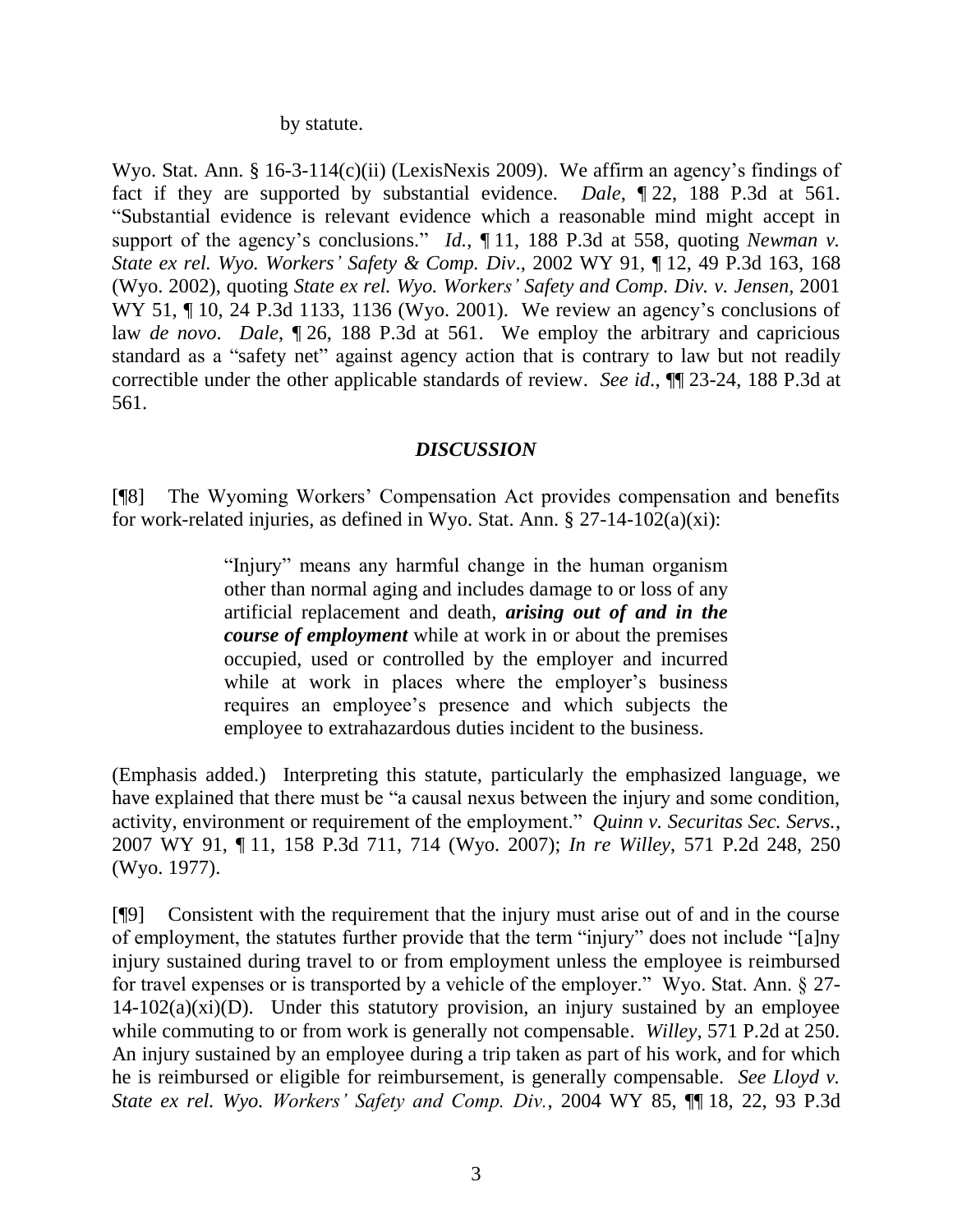1001, 1005-06 (Wyo. 2004).

[¶10] When an employee is on a work-related trip for which he is reimbursed, but takes a side trip for personal reasons, he is no longer acting within the scope of his employment. *See Boode v. Allied Mutual Ins. Co.*, 458 P.2d 653, 657 (Wyo. 1969). Accordingly, when an employee is on a business trip, but sustains an injury during a personal side trip or deviation, he is not entitled to worker's compensation benefits. *See Wyoming State Treasurer ex rel. Workmen's Comp. Dep't v. Boston*, 445 P.2d 548, 549- 50 (Wyo. 1968). As explained by an often-quoted authority on worker's compensation, "An identifiable deviation from a business trip for personal reasons takes the employee out of the course of employment until the employee returns to the route of the business trip, unless the deviation is so small as to be disregarded as insubstantial." 1 Arthur Larson & Lex K. Larson, *Larson's Workers' Compensation Law* § 17, at 17-1 (2009).

[¶11] In the case before us now, the Office of Administrative Hearings found that Mr. Shelest's injuries were not compensable because they occurred while he was on "a side trip that was an abandonment of the employer's business and a substantial deviation from the work." "Whether an employee's injury occurred in the course of her employment is a question of fact." *Goddard v. Colonel Bozeman's Restaurant*, 914 P.2d 1233, 1236 (Wyo. 1996); *Hepp v. State ex rel. Wyoming Workers' Compensation Div.*, 881 P.2d 1076, 1077 (Wyo. 1994). Applying the pertinent standard of review, we will uphold the hearing examiner's findings of fact if the record contains substantial evidence to support the findings.

[¶12] The record in Mr. Shelest's case contains substantial evidence to support the hearing examiner's findings. The alternate route was approximately fifty miles longer than the direct route, and took about an hour longer to travel. Mr. Shelest, his supervisor, and his co-worker agreed that there was no business purpose for taking the alternate route. Taking the alternate route rather than the direct route provided no benefit to Mr. Shelest's employer, and to the contrary, kept Mr. Shelest and the others from returning to work for an extra hour. The only reason Mr. Shelest gave for taking the alternate route was the personal one of enjoying the scenery and the pleasant weather. Together, this evidence is sufficient for a reasonable mind to accept as supporting the hearing examiner's decision.

[¶13] Mr. Shelest asserts that the trip did have a business purpose because he was returning to his regular workplace after attending a required training session. In further support of this assertion, he points out that he was paid his normal wage for the day he attended the training, including the time spent travelling to and from the session. He also notes that he was expected to return to work after the training, and that he could have submitted a request for reimbursement of travel expenses. He concedes that his reimbursement would have been limited to the mileage for the most direct route, not the additional mileage of the alternate route.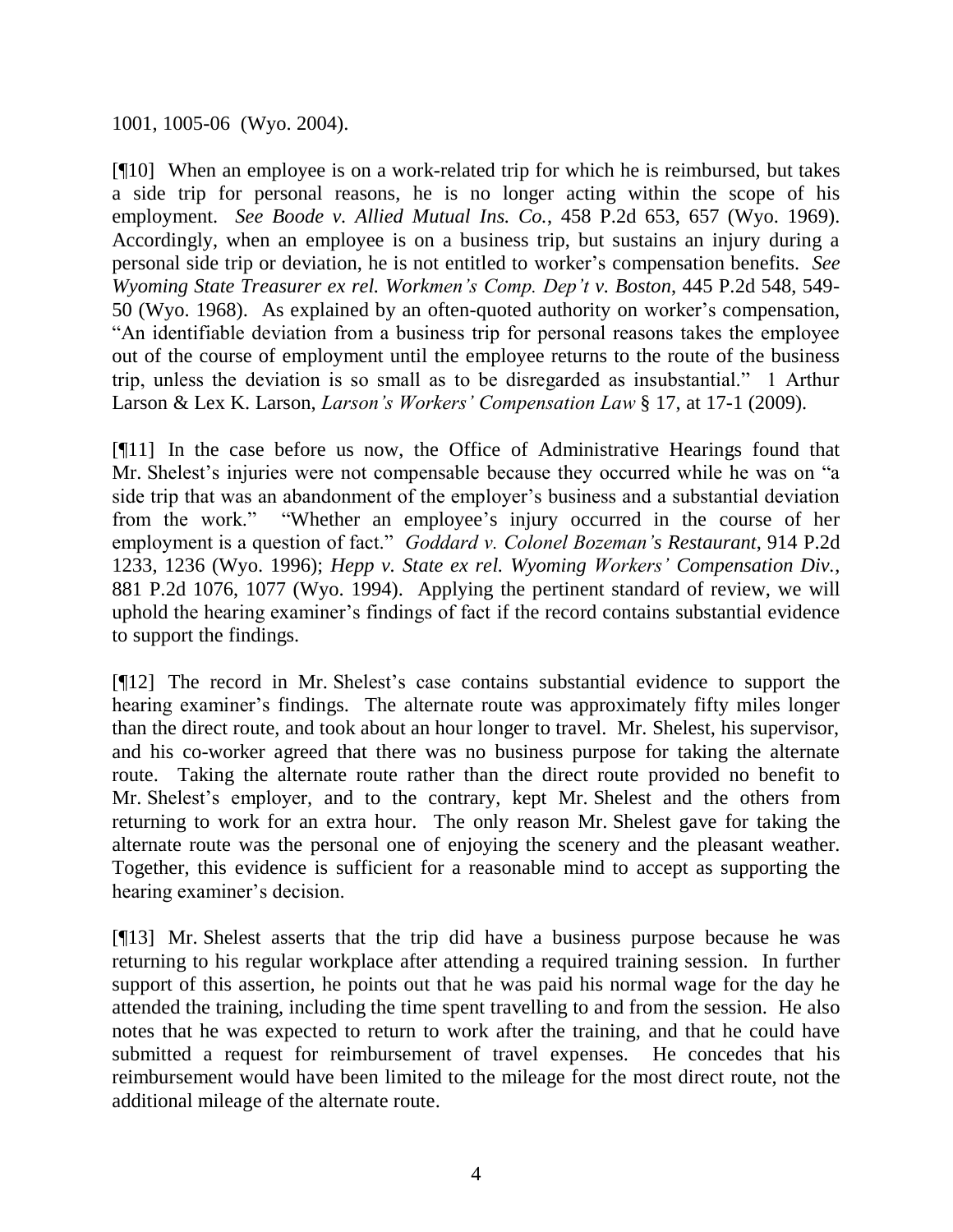[¶14] In this argument, Mr. Shelest fails to recognize that a trip can have mixed business and personal purposes, and different purposes at different stages of the journey. In *Standard Oil. Co. v. Smith*, 56 Wyo. 537, 546, 111 P.2d 132, 135 (1941), for example, the employee had been travelling on vacation. While returning home, he picked up supplies for his business. He suffered a fatal accident while hauling the supplies back to his business. We held that his widow was entitled to worker's compensation benefits. His trip was outside the scope of his employment during his vacation, but when he picked up the supplies for work, "he was again within the area of employment" and "acting with the intention of serving the business of the employer." *Id*. Mr. Shelest's situation is the converse. He was initially on a business trip, and acting within the scope of his employment. While returning home, he took an alternate route for personal reasons. Although part of the trip was undisputedly business-related, the evidence supports the hearing examiner's finding that, at the time of the accident, Mr. Shelest was no longer within the scope of his employment, and not acting to serve any business interest of his employer.

[¶15] Mr. Shelest insists that a journey becomes a side trip or deviation only if there is an identifiable, concrete, personal errand to be accomplished. In support of this assertion, he cites *Boode*, 458 P.2d at 655, in which the purpose of the side trip was to inspect and possibly purchase a horse. He also cites *Boston*, 445 P.2d at 549, in which the employees took a side trip to drink beer and play games, and *Lloyd*, ¶ 5, 93 P.3d at 1002, in which the issue was whether a trip to pick up a personal vehicle was a deviation. Based on his interpretation of these cases, Mr. Shelest asserts that the alternate route was not a deviation because he did not take it in order to accomplish any identifiable personal errand.

[¶16] These cases indicate that a specific personal errand makes it more apparent that a trip is a deviation. However, they do not hold that an identifiable personal errand is a requirement in determining that a trip is a deviation. As the hearing examiner found in Mr. Shelest's case, all of the witnesses "agreed that while they had no person[al] errand or business to be accomplished by taking the alternate route, the sole reason for taking the scenic route was their personal pleasure and there was no benefit to the employer." Enjoying the scenery and weather may not be a specific, identifiable errand, but it is sufficiently personal in nature to support the hearing examiner's finding that Mr. Shelest was acting outside the scope of his employment while travelling the alternate route.

[¶17] In addition, the extent of the deviation should be considered when determining if a business trip has been converted into a personal side trip. As noted earlier, *Larson's* treatise explains that a small deviation should be disregarded as insubstantial. There is no precise formula to apply in evaluating this factor, but the greater the difference between the alternate route and the direct route, the more likely an alternate route will be deemed a deviation. The fact finder must apply judgment in assessing the extent of deviation,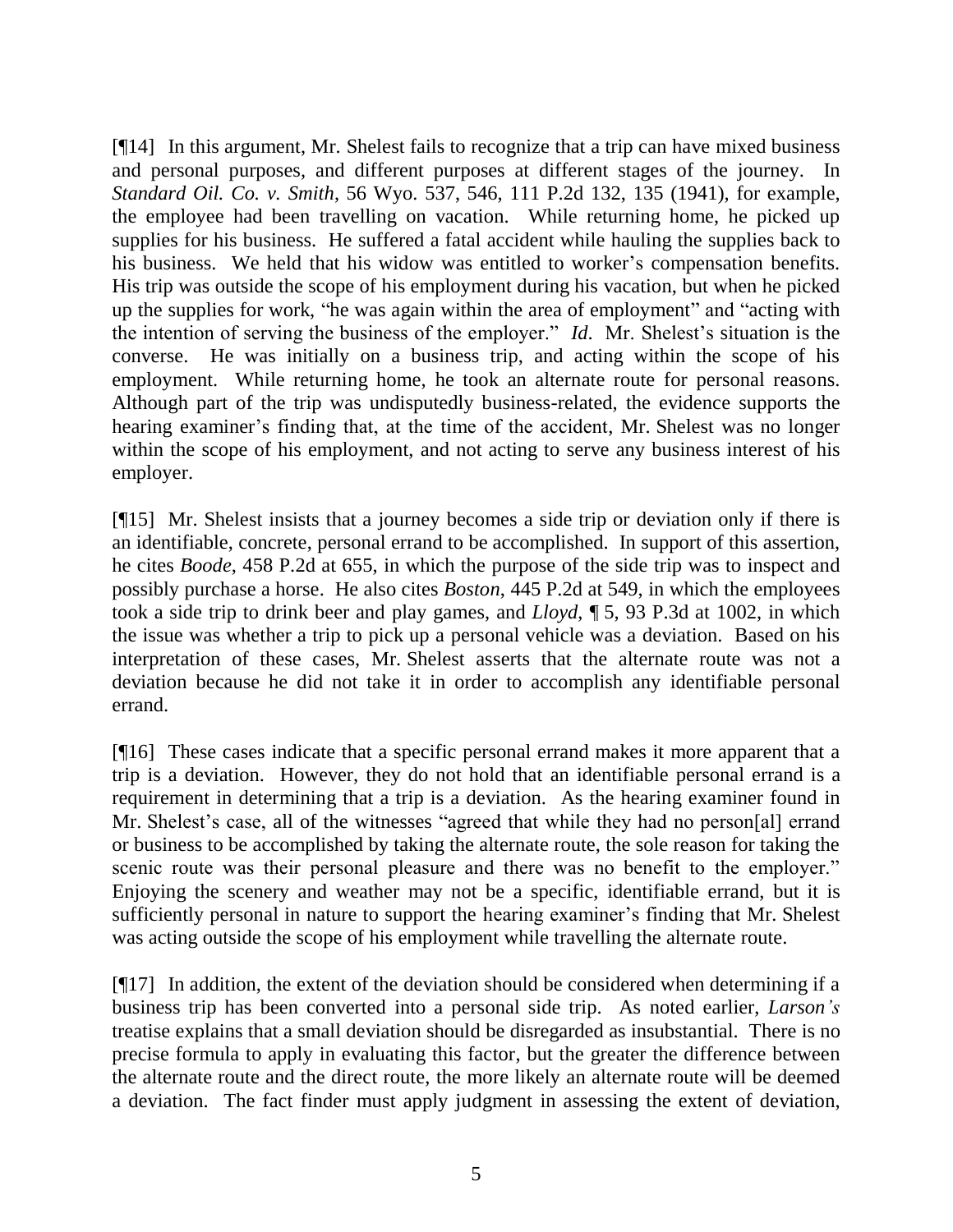making this just the sort of question in which the hearing examiner's decision is entitled to deference. The evidence here indicates, and the hearing examiner found, that the direct route from Rock Springs to Evanston was approximately 100 miles, while the alternate route was about 150 miles and took about an hour longer to travel. This evidence concerning the extent of the deviation is sufficient to support the hearing examiner's finding that the alternate route was a personal side trip or deviation.

[¶18] Mr. Shelest also contends that the alternate route was not a deviation because it was authorized by his supervisor. The supervisor's decision to take the alternate route could be considered implicit approval. It is not clear, however, that the supervisor had the authority to approve the alternate route. In fact, the evidence indicates that the supervisor was reprimanded for taking the alternate route, suggesting that he did not have that authority. But we do not need to explore the details of the supervisor's actual or apparent authority, because it makes no difference whether the alternate route was authorized or not. Even if Mr. Shelest had permission to take the alternate route, the facts remain that he had purely personal reasons for taking the alternate route, that taking the alternate route rather than the direct route was of no benefit and some detriment to his employer, and that the alternate route was a substantial deviation from the direct route.

[¶19] As his second issue, Mr. Shelest claims that the hearing examiner's decision is arbitrary and capricious because it is inconsistent. He points out that the hearing examiner found, on the one hand, that Mr. Shelest had taken a side trip or deviation, but on the other hand, that there was no personal errand to be accomplished by taking the alternate route. We do not agree that these are inconsistent findings because, as discussed above, it is not necessary to identify a specific personal errand as the purpose of a deviation. The purpose identified by Mr. Shelest – that of enjoying the scenery and the weather – was purely personal. As the hearing examiner found, when pursuing that personal purpose, Mr. Shelest was acting outside the scope of his employment. Because the findings are not inconsistent, the decision cannot be considered arbitrary or capricious.

[¶20] Affirmed.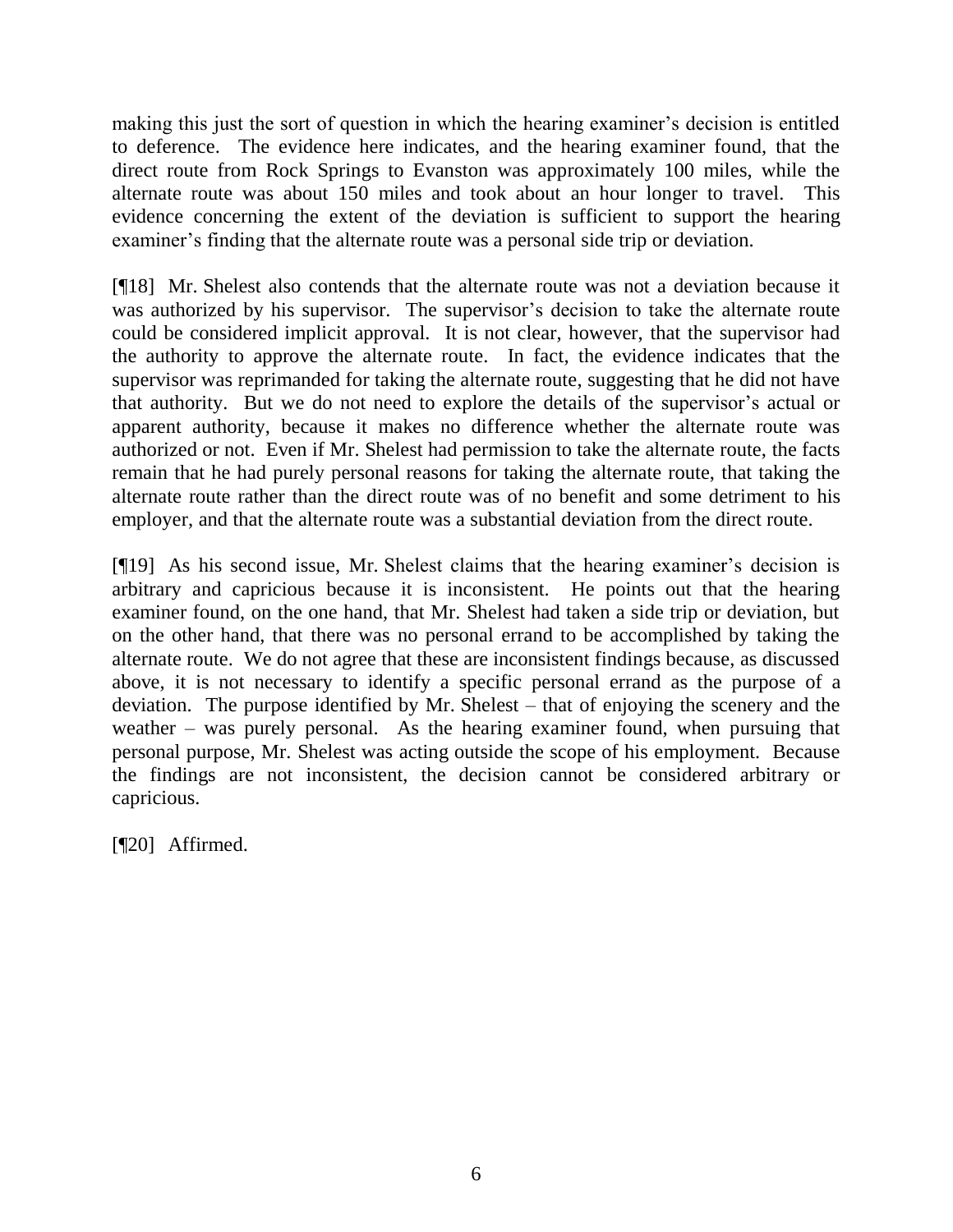#### **HILL, Justice**, dissenting, with whom **KITE, Justice**, joins.

[¶21] I respectfully dissent because the majority opinion has applied an incorrect standard of review. I dissent as well because I am convinced that the more enlightened authorities in point, given the totality of the circumstances of this case, hold that merely because a worker uses a longer alternative route to reach a location while traveling either to or from a work location, and absent there being any personal errand, business, visit, etc., which motivated the use of that alternative route, that worker's entitlement to receive worker's compensation benefits, if he/she is injured while traveling that longer alternative route, is not affected.

[¶22] I begin by restating the standard of review. *Dale v. S & S Builders, LLC*, 2008 WY 84, 121-22, 188 P.3d 554, 561 (Wyo. 2008), provides:

> Section  $16-3-114(c)(ii)$  provides only one evidentiary standard of review. Under the plain language of the statute, reversal of an agency finding or action is required if it is "not supported by substantial evidence." Because contested case hearings under Wyoming's Administrative Procedures Act are formal, trial-type proceedings, use of the substantial evidence standard for review of evidentiary matters is more in keeping with the original intent of the drafters of the administrative procedures act. 33 Fed. Prac. & Proc., Judicial Review §§ 8333, 8334.

> Thus, in the interests of simplifying the process of identifying the correct standard of review and bringing our approach closer to the original use of the two standards, we hold that henceforth the substantial evidence standard will be applied any time we review an evidentiary ruling. When the burdened party prevailed before the agency, we will determine if substantial evidence exists to support the finding for that party by considering whether there is relevant evidence in the entire record which a reasonable mind might accept in support of the agency's conclusions. **If the hearing examiner determines that the burdened party failed to meet his burden of proof, we will decide whether there is substantial evidence to support the agency's decision to reject the evidence offered by the burdened party by considering whether that conclusion was contrary to the overwhelming weight of the evidence in the record as a whole.** See, *Wyo. Consumer Group v. Public Serv. Comm'n of Wyo.*, 882 P.2d 858, 860-61 (Wyo.1994); *Spiegel,* 549 P.2d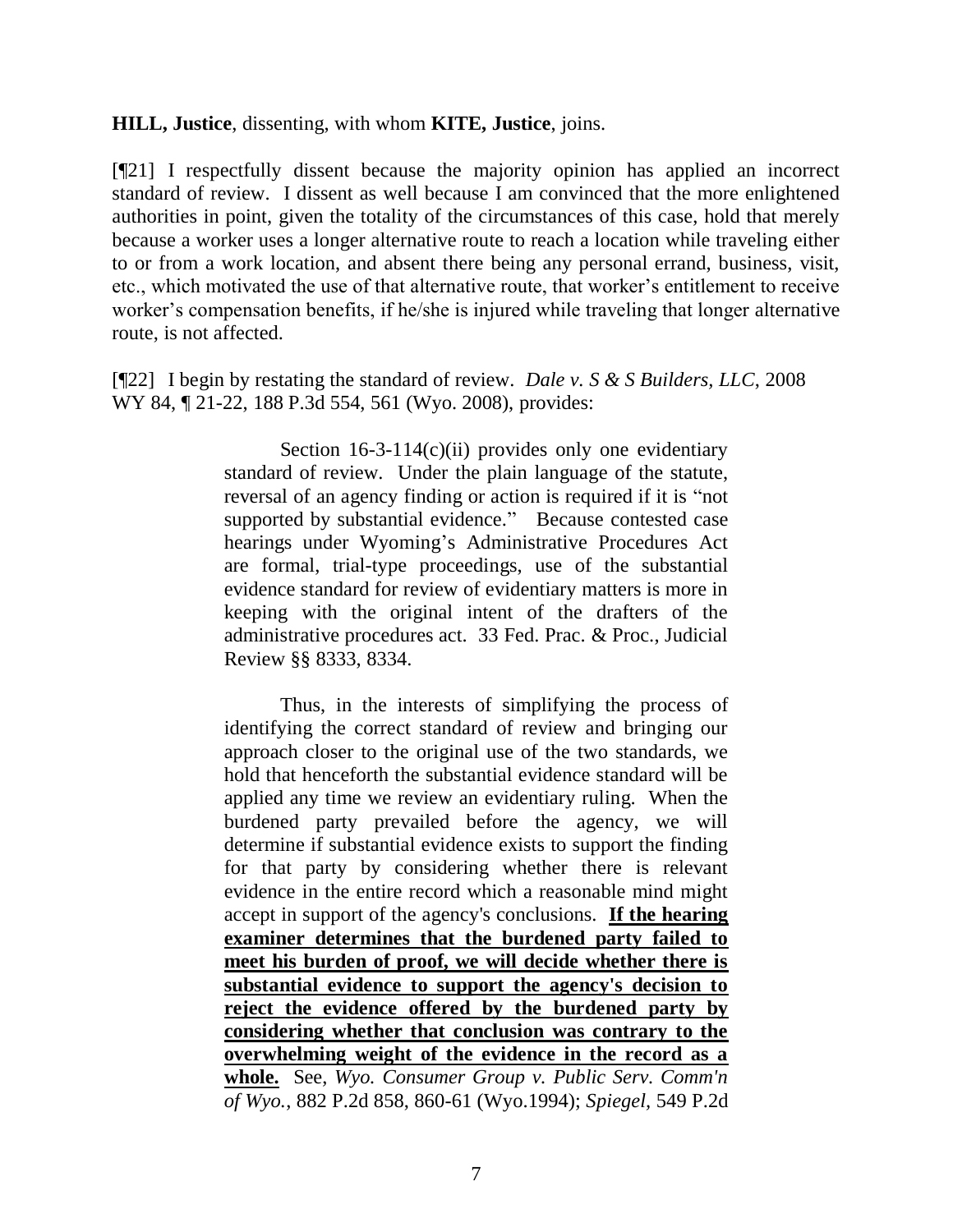at 1178 (discussing the definition of substantial evidence as "contrary to the overwhelming weight of the evidence"). If, in the course of its decision making process, the agency disregards certain evidence and explains its reasons for doing so based upon determinations of credibility or other factors contained in the record, its decision will be sustainable under the substantial evidence test. Importantly, our review of any particular decision turns not on whether we agree with the outcome, but on whether the agency could reasonably conclude as it did, based on all the evidence before it.

The arbitrary and capricious standard remains as a "safety net" to catch agency action which prejudices a party's substantial rights or which may be contrary to the other W.A.P.A. review standards yet is not easily categorized or fit to any one particular standard. *Newman*, ¶ 23, 49 P.3d at 172. Although we explained the "safety net" application of the arbitrary and capricious standard in *Newman*, we will refine it slightly here to more carefully delineate that it is not meant to apply to true evidentiary questions. Instead, the arbitrary and capricious standard will apply if the hearing examiner refused to admit testimony or documentary exhibits that were clearly admissible or failed to provide appropriate findings of fact or conclusions of law. This listing is demonstrative and not intended as an inclusive catalog of all possible circumstances. *Id*.

There will be times when the arbitrary and capricious standard appears to overlap with some of the other standards. For example, a decision against the great weight of the evidence might properly be called arbitrary or capricious in everyday language. However, the words "arbitrary" and "capricious" must be understood in context as terms of art under the administrative review statute and should not be employed in areas where the more specifically defined standards provide sufficient relief. [Emphasis added.]

[¶23] The Division and the hearing examiner determined that Shelest failed to meet his burden of proof and thus we apply this standard of review: "whether there is substantial evidence to support the agency's decision to reject the evidence offered by Shelest by considering whether that conclusion was contrary to the overwhelming weight of the evidence in the record as a whole." I note that this was the standard of review applied by the district court upon review in the district court. The only evidence in the record is the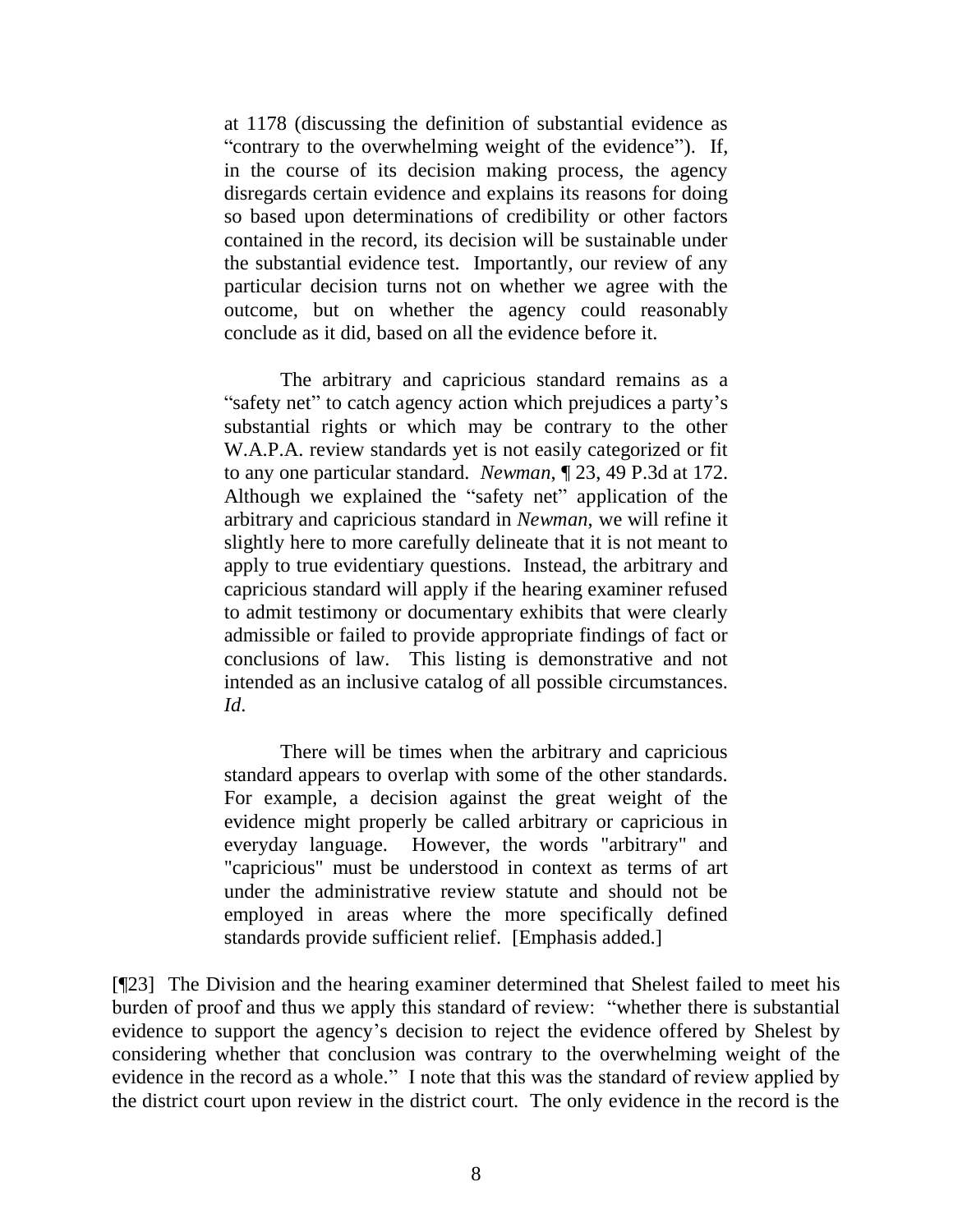testimony of the three WYDOT employees involved in the occurrence at hand. After reviewing the record as a whole, I conclude that the overwhelming weight of the evidence establishes that Shelest's choice of a longer alternative route was not so substantial as to disqualify him from the benefits provided by our worker's compensation statutes. Once Shelest established that he was injured in an accident that arose out of and in the course of his work, in a place where the employer's business required his presence, and which subjected him to extrahazardous duties incident to his work, he had met his burden of proof. Here, Shelest's work day consisted of driving to Rock Springs, attending a training session of about three hours duration (ending at lunch time), and then driving back to Evanston to his home base. Because of the accident, Shelest did not make it back to his home base. I consulted 1 *Larson's Workers' Compensation Law*, § 17.06[1] (1999) for the principle that one factor that weighs heavily on the side of noncompensability is the presence of inherent risks in the longer alternative route. Shelest had the choice of returning to Evanston on his motorcycle on I-80, or on the longer, lower speed, less traveled, and "so-called," scenic route. The Division made no effort to prove that the alternate route was inherently more risky than the more direct route. Because Shelest proved he merely was taking an alternate route home (and that route was really the only alternative route available), I am persuaded that the burden shifted to the Division to prove that the alternate route at issue was unreasonable and that it posed an inherent safety hazard that Shelest was obligated to avoid. The Division did not undertake to offer such proof.

[¶24] Shelest submitted his claim for benefits to the Division. The Division determined: "The incident, as reported to the Division, does not meet the definition of injury. When you chose to travel an alternate route into the State of Utah rather than directly back to Evanston, you stepped out of the course of your employment (Wyo. Statute 27-14  $102(a)(xi))$ [.]"

[¶25] Shelest's employer did not object to the claim he submitted to the Division. Wyo. Stat. Ann. § 27-14-102(a)(xi) (LexisNexis 2009) provides:

> (xi) "Injury" means any harmful change in the human organism other than normal aging and includes damage to or loss of any artificial replacement and death, arising out of and in the course of employment while at work in or about the premises occupied, used or controlled by the employer and incurred while at work in places where the employer's business requires an employee's presence and which subjects the employee to extrahazardous duties incident to the business. "Injury" does not include:

> (A) Any illness or communicable disease unless the risk of contracting the illness or disease is increased by the nature of the employment;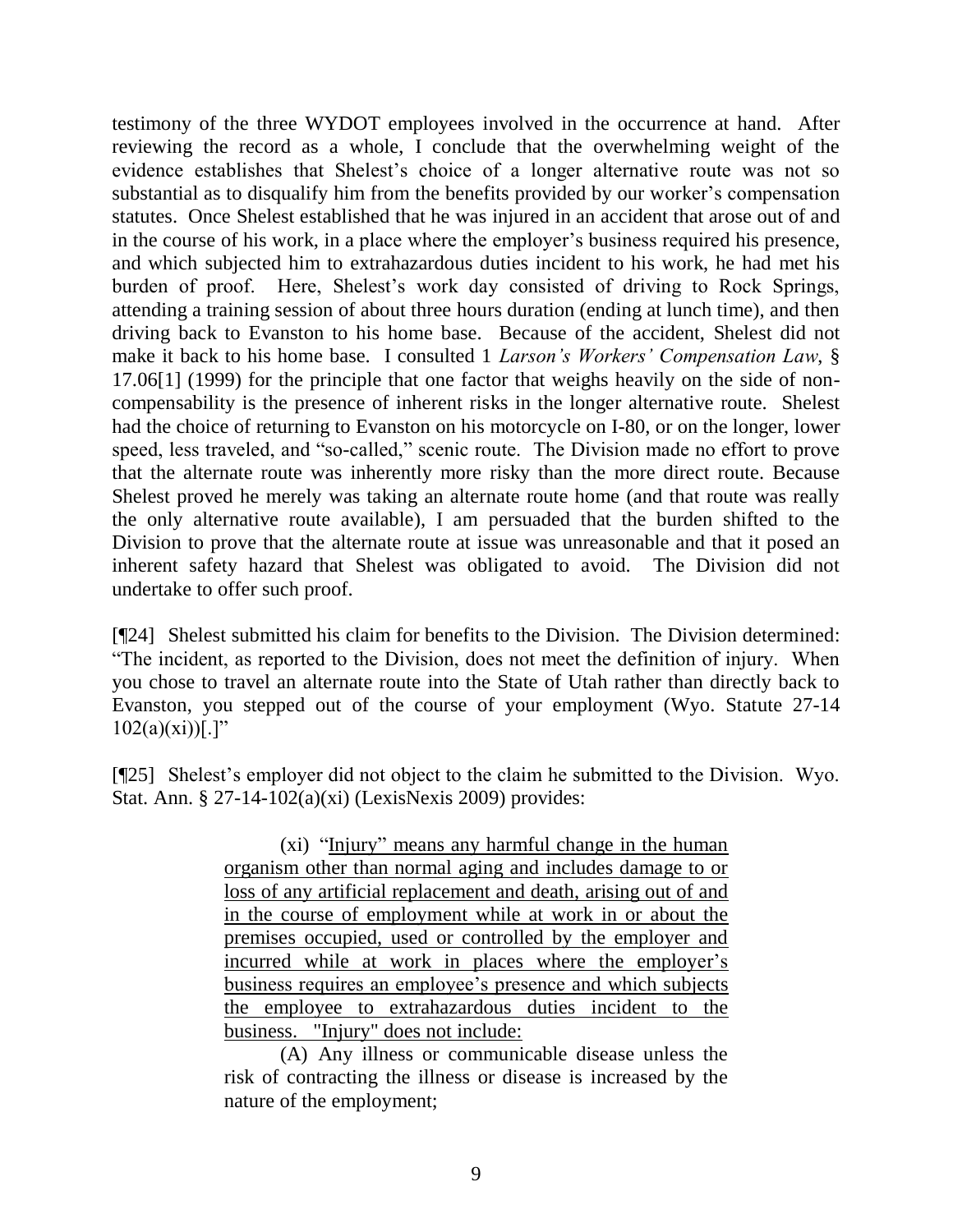(B) Injury caused by:

(I) The fact the employee is intoxicated or under the influence of a controlled substance, or both, except any prescribed drug taken as directed by an authorized health care provider. The division shall define "intoxicated" and "under the influence of a controlled substance" for purposes of this subparagraph in its rules and regulations; or

(II) The employee's willful intention to injure or kill himself or another.

(C) Injury due solely to the culpable negligence of the injured employee;

(D) Any injury sustained during travel to or from employment unless the employee is reimbursed for travel expenses or is transported by a vehicle of the employer; [Emphasis added.]

[¶26] Shelest sought a hearing. At that hearing he presented unrebutted evidence that his trip from Evanston to Rock Springs was undertaken while "at work." Specifically, On June 20, 2006, Shelest was traveling from Evanston to Rock Springs to be trained in the use of a new computer program associated with his work as a lead mechanic for WYDOT. Travel by means of use of his personal vehicle (in this case a motorcycle) was authorized by his immediate supervisor/employer. It was also the employer's policy that he was to be reimbursed for his travel expenses, but that policy did not go on to say that, if you do not submit a voucher for your travel expenses, then you will forfeit worker's compensation coverage. Shelest and another employee traveled from Evanston to Rock Springs, for the training, in the company of their supervisor/employer. They opted to take their motorcycles that day because the weather was nice. The group traveled to Rock Springs on I-80 which is the most direct route between the two cities, a distance of about 101 miles.

[¶27] However, on the return trip from Rock Springs to Evanston, the three men decided to take a longer alternative route that was approximately 50 miles longer than the I-80 route. The position argued by the Division at the hearing was that Shelest should be denied an award of benefits because he substantially deviated from a direct route. Evanston is located south-south-west of Rock Springs. The group left their westward travel on I-80 near Green River and traveled south and west along the west side of the Flaming Gorge Recreation Area. As that highway turns westward and northward, it briefly crosses over the Utah border and traverses extreme northern Utah for a few miles before going back into Wyoming. It was in this very area where Shelest lost control of his motorcycle and went off the road, suffering significant physical injuries. Shelest remembered very little about what caused him to have the accident, or his transport from the accident site to a hospital in Utah. Evanston is located just a few miles inside the western boundary of Wyoming with Utah, and about 15 miles north of the Utah border to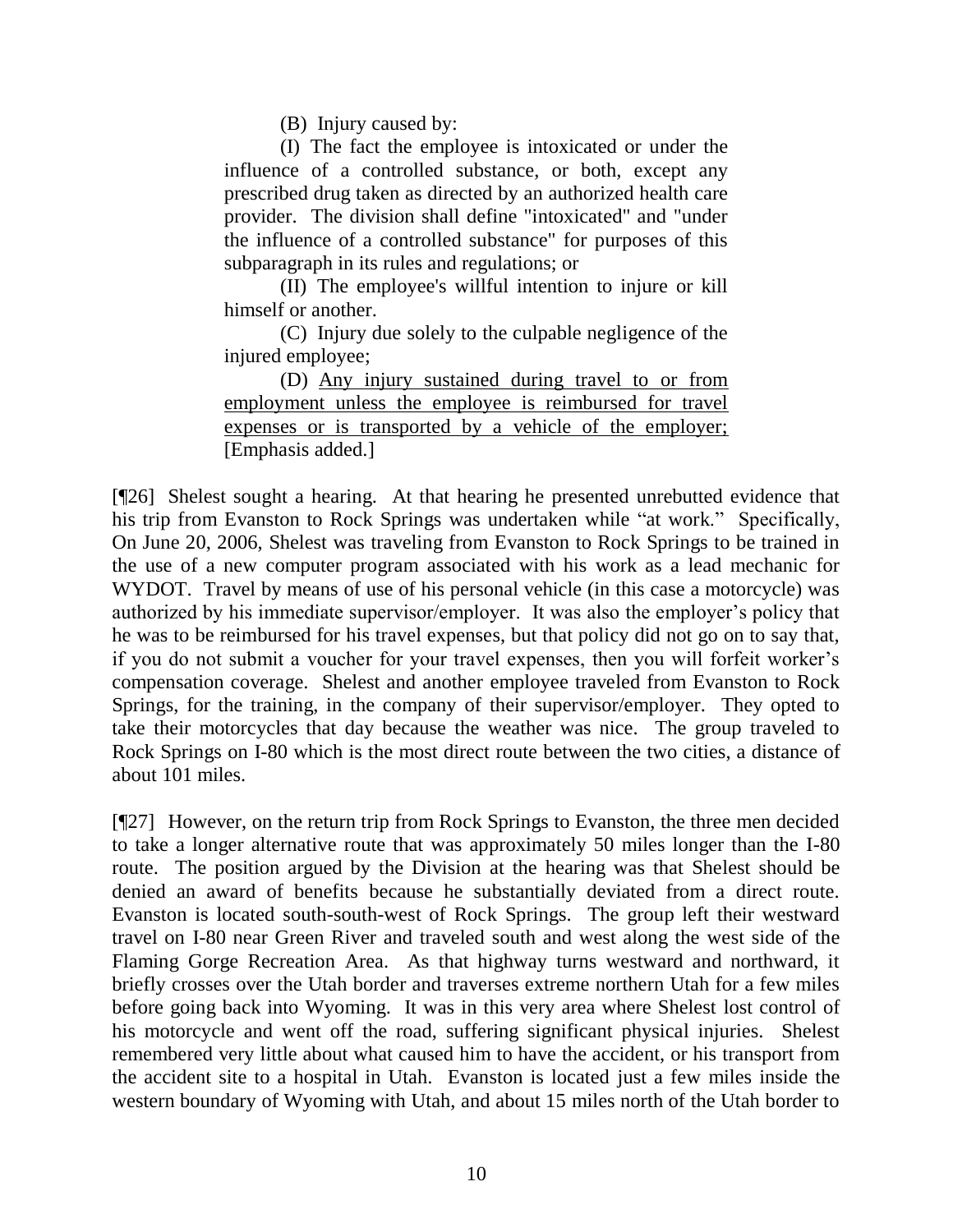the south of Evanston. The route taken was really the only alternate route between Rock Springs and Evanston.

[¶28] The hearing examiner found that the employer did not have a policy prohibiting the use of personal vehicles in such circumstances as those presented here, and that if a personal vehicle was used, then the employee was entitled to reimbursement for map mileage via the most direct route. The record does not contain a copy of WYDOT's travel policies. However, the testimony of the three WYDOT employees supports the hearing examiner's findings. My perception of that policy is only that direct-route, map-mileage is paid to employees for travel. However, that policy is not encumbered by a concomitant requirement that the most direct route must be used in all instances. SAO Accounting Policies & Procedures, § 61.07 (Mileage) (2006); Wyoming Business Council Travel Policy, D. 3.a. (September 2003); State of Wyoming Executive Department Executive Order, Order 2008-1 (Replaces Executive Order 2007-1) PRIVATE VEHICLE USE REIMBURSEMENT; (this is also the policy followed by the Wyoming Supreme Court). Likewise, WYDOT did not have a specific policy requiring employees to take a particular route or a direct route for business travel. After summarizing the relatively brief and simple facts of this case, the hearing examiner concluded that the use of the longer alternative route did not benefit the employer and that the route was taken solely for Shelest's pleasure. Thus, the hearing examiner concluded, Shelest was not within the course or scope of his employment at the time of the injury.

[¶29] My careful review of the record in this case convinces me that Shelest's principal purpose in being on the alternative route was to get back to work in Evanston. If the employer had an objection to the three employees' decisions to take the longer route, then that was readily vindicated by docking their pay by one hour (something the employer did not do), or some other disciplinary action. I see no justification for denying worker's compensation benefits in such circumstances. With respect to "The Long Alternative Route," Larson's treatise on workman's compensation benefits says this:

> Taking a somewhat roundabout route, or being off the shortest line between the origin and destination does not in itself remove the traveler from the course of employment; it must be shown in addition that the deviation was aimed at reaching some specific personal objective….

> If the employee for some reason having nothing to do with a private purpose, but perhaps merely in the exercise of a personal judgment or preference as to the most desirable route, takes a route other than that prescribed by this employer, this should not be considered a deviation….

> This type of case, there being no personal deviation involved, should not be treated as a deviation problem at all,